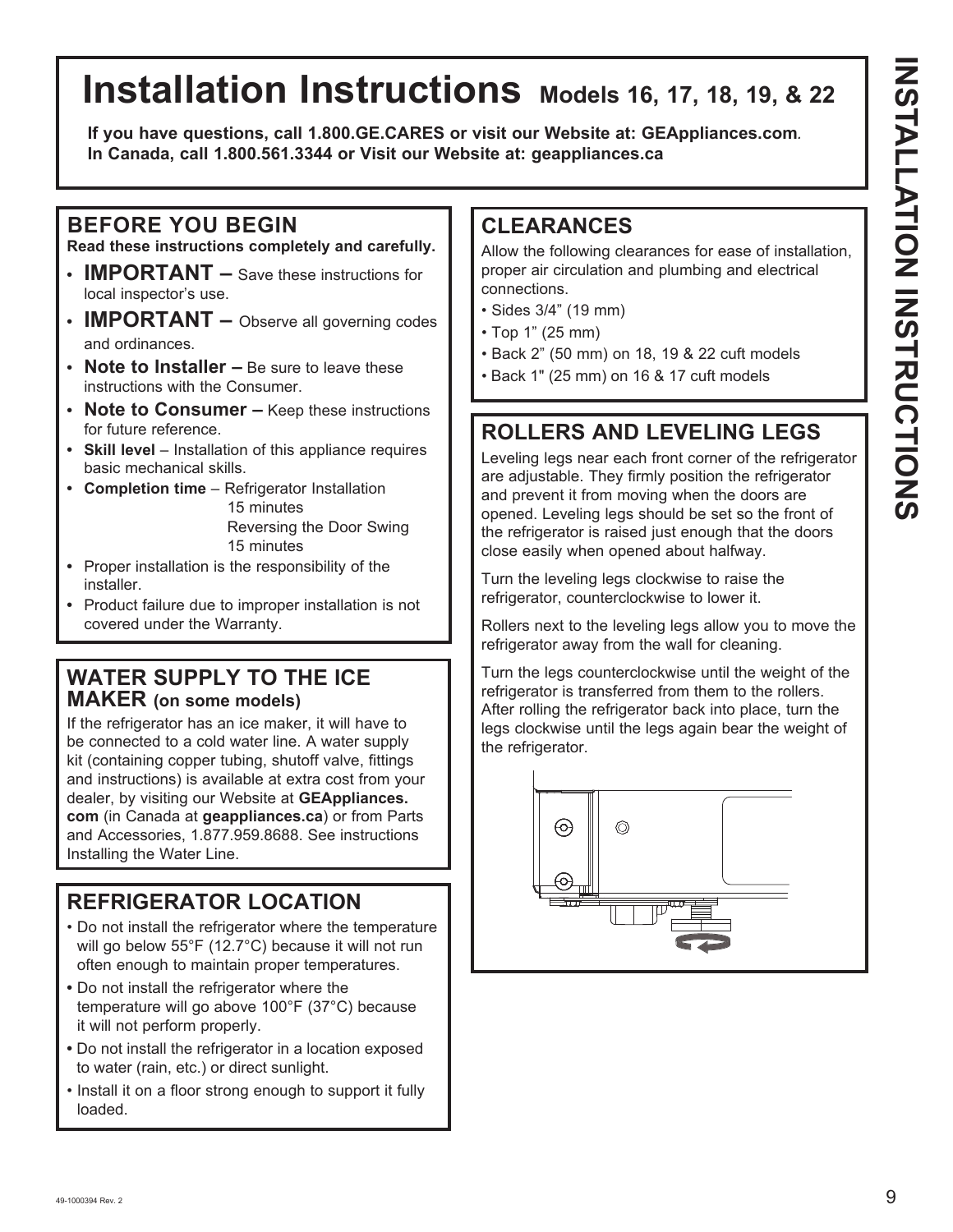# **Installation Instructions**

## **INSTALLING THE WATER LINE (on some models)**

#### **BEFORE YOU BEGIN**

Recommended copper water supply kits are WX8X2, WX8X3 or WX8X4, depending on the amount of tubing you need. Approved plastic water supply lines are SmartConnect™ Refrigerator Tubing (WX08X10006, WX08X10015 and WX08X10025).

When connecting your refrigerator to a GE Appliances Reverse Osmosis Water System, the only approved installation is with a GE Appliances RVKit. For other reverse osmosis water systems, follow the manufacturer's recommendations.

This water line installation is not warranted by the refrigerator or ice maker manufacturer. Follow these instructions carefully to minimize the risk of expensive water damage.

Water hammer (water banging in the pipes) in house plumbing can cause damage to refrigerator parts and lead to water leakage or flooding. Call a qualified plumber to correct water hammer before installing the water supply line to the refrigerator.

To prevent burns and product damage, do not hook up the water line to the hot water line.

If you use your refrigerator before connecting the water line, make sure the ice maker power switch is in the OFF position (on power switch models) or operating arm is in OFF position.

Do not install the ice maker tubing in areas where temperatures fall below freezing.

When using any electrical device (such as a power drill) during installation, be sure the device is double insulated or grounded in a manner to prevent the hazard of electric shock, or is battery powered.

All installations must be in accordance with local plumbing code requirements.

**AWARNING** Connect to potable water supply only.

#### **WHAT YOU WILL NEED**

• Copper or SmartConnect™ Refrigerator Tubing kit, 1/4" outer diameter to connect the refrigerator to the water supply. If using copper, be sure both ends of the tubing are cut square.

To determine how much tubing you need: measure the distance from the water valve on the back of the refrigerator to the water supply pipe. Then add 6' (1.8 m). Be sure there is sufficient extra tubing (about  $6'$  [1.8 m] coiled into 2 turns of about 10" [25 cm] diameter) to allow the refrigerator to move out from the wall after installation.

#### **WHAT YOU WILL NEED (Cont.)**

SmartConnect™ Refrigerator Tubing Kits are available in the following lengths:

 $8'$  (2.4 m) - WX08X10006

15' (4.6 m) - WX08X10015

25' (7.6) m) - WX08X10025

Be sure that the kit you select allows at least 6' (1.8 m) as described above.

**NOTE:** The only GE Appliances approved plastic tubing is that supplied in SmartConnect™ Refrigerator Tubing kits. Do not use any other plastic water supply line because the line is under pressure at all times. Certain types of plastic will crack or rupture with age and cause water damage to your home.

- A GE Appliances water supply kit (containing tubing, shutoff valve and fittings listed below) is available at extra cost from your dealer or from Parts and Accessories, 877.959.8688.
- A cold water supply. The water pressure must be between 20 and 120 psi (138 – 827 kilopascals) on models without a water filter and between 40 and 120 psi (275 – 827 kilopascals) on models with a water filter.
- Power drill.
- 1/2" or adjustable wrench.
- Straight and Phillips blade screwdriver.
- Two 1/4" outer diameter compression nuts and 2 ferrules (sleeves)-to connect the copper tubing to the shutoff valve and the refrigerator water valve.





OR

- If you are using a SmartConnect™ Refrigerator Tubing kit, the necessary fittings are preassembled to the tubing.
- If your existing copper water line has a flared fitting at the end, you will need an adapter (available at plumbing supply stores) to connect the water line to the refrigerator OR you can cut off the flared fitting with a tube cutter and then use a compression fitting. Do not cut formed end from SmartConnect™ Refrigerator tubing.
- Shutoff valve to connect to the cold water line. The shutoff valve should have a water inlet with a minimum inside diameter of 5/32" at the point of connection to the COLD WATER LINE. Saddletype shutoff valves are included in many water

supply kits. Before purchasing, make sure a saddle-type valve complies with your local plumbing codes.

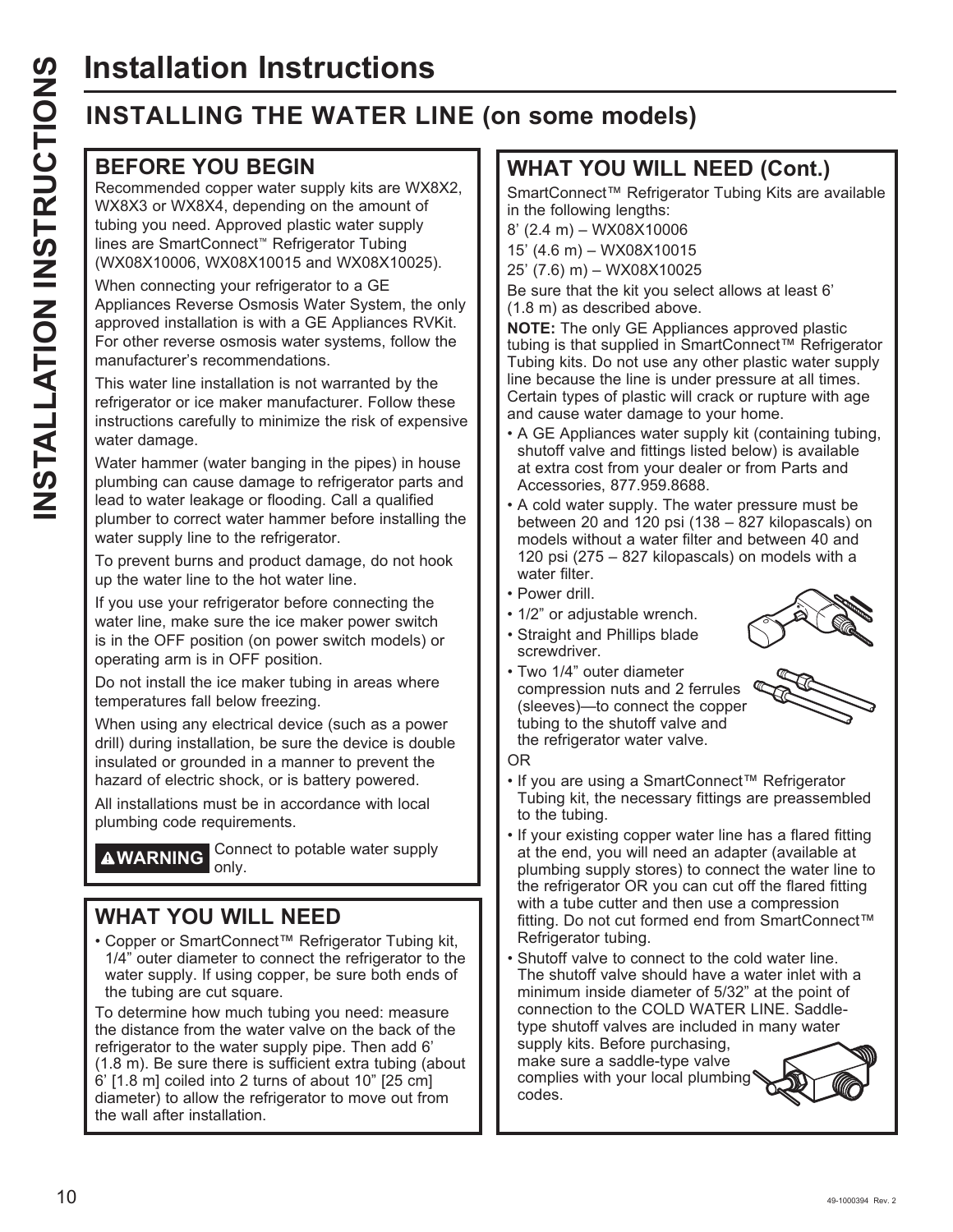## **INSTALLING THE WATER LINE (Cont.)**

#### **BEFORE YOU BEGIN**

**Read these instructions completely and carefully.**

**AWARNING** To reduce the risk of electric shock or injury during installation, you must first unplug the refrigerator before proceeding.



#### 1 **SHUT OFF THE MAIN WATER SUPPLY AND UNPLUG REFRIGERATOR**

Turn on the nearest faucet (counterclockwise) long enough to clear the line of water.

#### 2 **CHOOSE THE VALVE LOCATION**

Choose a location for the valve that is easily accessible. It is best to connect into the side of a vertical water pipe. When it is necessary to connect into a horizontal water pipe, make the connection to the top or side, rather than at the bottom, to avoid drawing off any sediment from the water pipe.



3 **DRILL THE HOLE FOR THE VALVE**

Drill a 1/4" hole in the water pipe (even if using a self-piercing valve), using a sharp bit. Remove any burrs resulting from drilling the hole in the pipe. Take care not to allow water to drain into the drill. Failure to drill a 1/4" hole may result in reduced ice production or smaller cubes.

#### 4 **FASTEN THE SHUTOFF VALVE**

Fasten the shutoff valve to the cold water pipe with the pipe clamp.

Tighten the clamp screws until the sealing washer begins to swell.

**NOTE:** Do not overtighten or you may crush the tubing. Washer



#### 4 **FASTEN THE SHUTOFF VALVE (Cont.)**

**NOTE:** Commonwealth of Massachusetts Plumbing Codes 248CMR shall be adhered to. Saddle valves are illegal and use is not permitted in Massachusetts. Consult with your licensed plumber.

#### 5 **ROUTE THE TUBING**

Route the tubing between the cold water line and the refrigerator.

Route the tubing through a hole drilled in the wall or floor (behind the refrigerator or adjacent base cabinet) as close to the wall as possible.

**NOTE:** Be sure there is sufficient extra tubing (about 6 feet [1.82 m] coiled into 2 turns of about 10" [25 cm] diameter) to allow the refrigerator to move out from the wall after installation.

#### 6 **CONNECT THE TUBING TO THE VALVE**

Place the compression nut and ferrule (sleeve) for copper tubing onto the end of the tubing and connect it to the shutoff valve.

Make sure the tubing is fully inserted into the valve. Tighten the compression nut securely. For plastic tubing from a SmartConnect™ Refrigerator Tubing kit, insert the molded end of the tubing into the shutoff valve and tighten compression nut until it is hand tight, then tighten one additional turn with a wrench. Overtightening may cause leaks.



**NOTE:** Commonwealth of Massachusetts Plumbing Codes 248CMR shall be adhered to. Saddle valves are illegal and use is not permitted in Massachusetts. Consult with your licensed plumber.

#### **7 FLUSH OUT THE TUBING**

Turn the main water supply on (counterclockwise) and flush out the tubing until the water is clear.

Shut the water off at the water valve after about one quart (1 liter) of water has been flushed through the tubing.

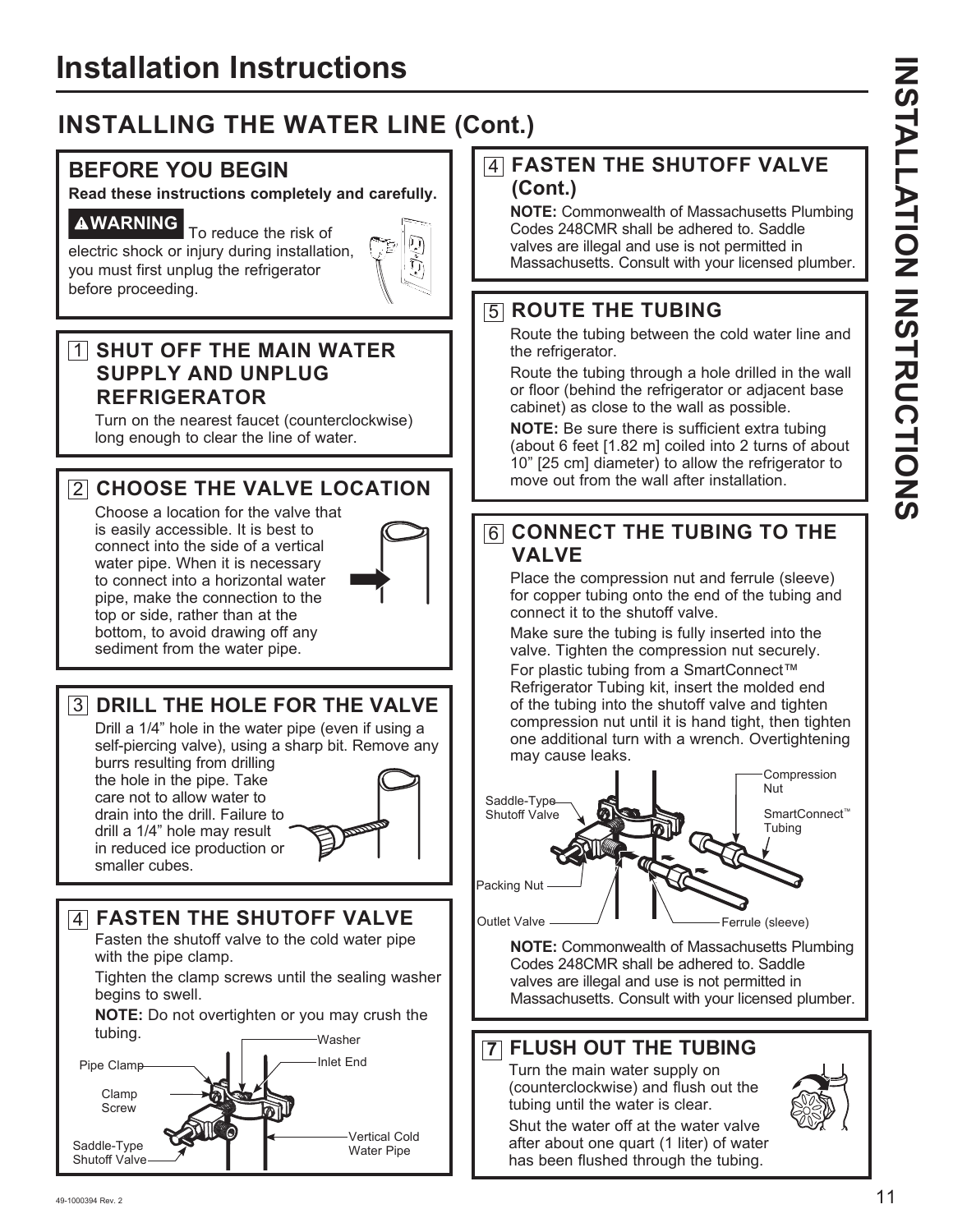## **INSTALLING THE WATER LINE (Cont.)**

#### 8 **CONNECT THE TUBING TO THE REFRIGERATOR NOTES:**

- Before making the connection to the refrigerator, be sure the refrigerator power cord is not plugged into the wall outlet.
- We recommend installing a water filter (GXRLQ, available on qewaterfilters.com or 877.959.8688) if your water supply has sand or particles that could clog the screen of the refrigerator's water valve. Install it in the water line near the refrigerator. If using SmartConnect™ Refrigerator Tubing kit, you will need an additional tube (WX08X10002) to connect the filter. Do not cut plastic tube to install filter.

**WARNING To reduce the risk of death or electric shock, you must follow these instructions:**

- **E** Unplug the refrigerator before removing **any panels.**
- $\blacksquare$  Do not damage any wiring while the panel **is removed.**
- **Replace all parts and panels before plugging the refrigerator back in.**
- Remove the access cover.
- Remove the plastic flexible or screw cap from the water valve (refrigerator connection) and discard.



- Place the compression nut and ferrule (sleeve) onto the end of the tubing as shown. On SmartConnect™ Refrigerator Tubing kit, the nuts are already assembled to the tubing.
- Insert the end of the tubing into the water valve connection as far as possible. While holding the tubing, tighten the fitting.
- For plastic tubing from a SmartConnect™ Refrigerator Tubing kit, insert the molded end of the tubing into the shutoff valve and tighten compression nut until it is hand tight, then tighten one additional turn with a wrench. Overtightening may cause leaks.
- Fasten the tubing into the clamp provided to hold it in a vertical position. You may need to pry open the clamp.

#### **WARNING ELECTRIC SHOCK HAZARD**

Attach tubing clamp using existing hole only. DO NOT drill into the refrigerator.

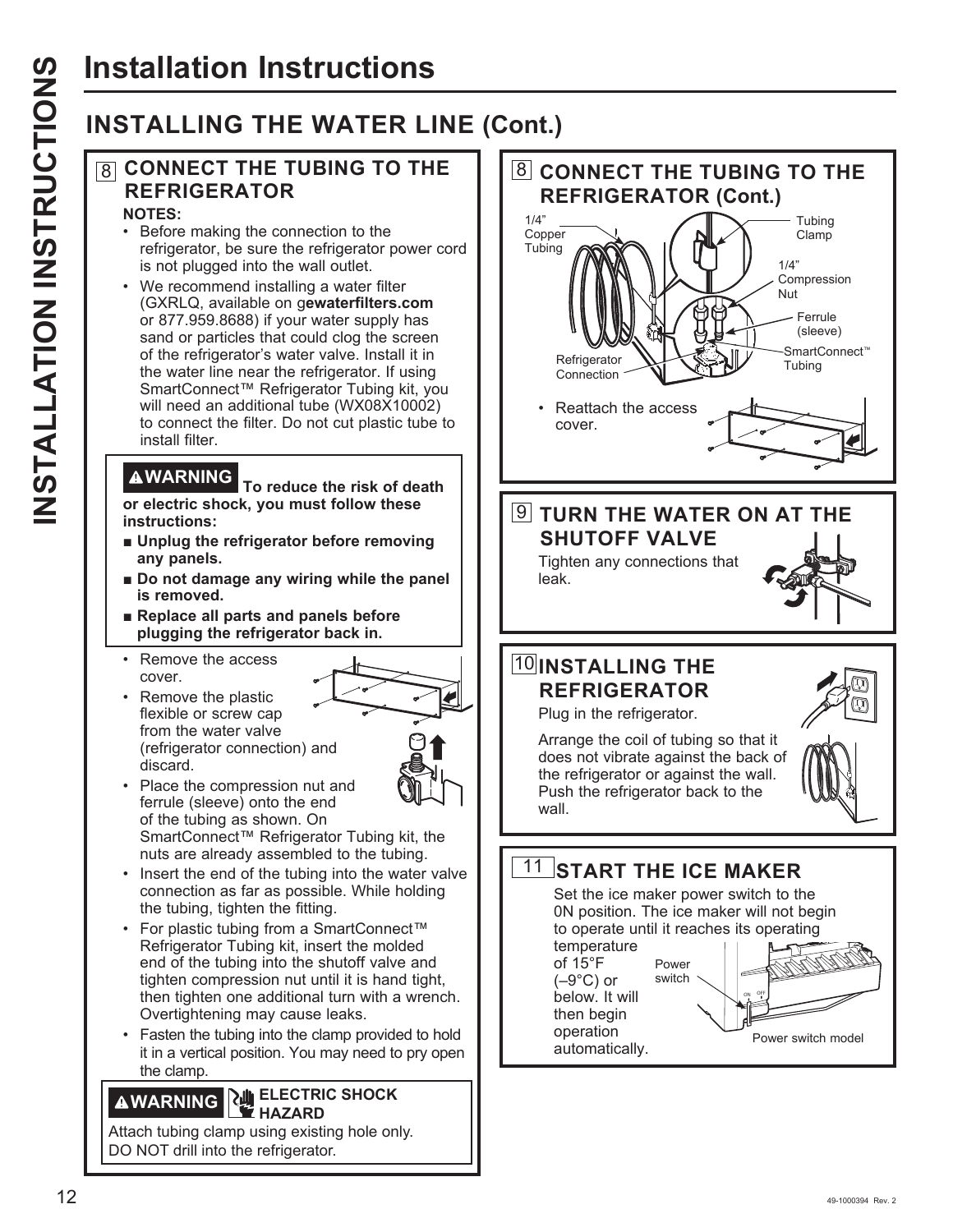## **INSTALLING THE DOOR HANDLE**

#### 1A **PLASTIC HANDLE**

Install the handle fastener into the hole on the freezer and fresh food doors. The fasteners correspond with the handle side (the side opposite the hinge).



#### 1B **STAINLESS STEEL HANDLE**

Attach plastic bushing to the door with the screw on both freezer and fresh food doors. The fasteners correspond with the handle side (the side opposite the hinge).



#### 2 **HANDLE INSTALLATION**

- 1. Attach handle to freezer door by sliding handle up onto plastic bushing or fastener with the screws at the bottom of the handle.
- 2. Attach handle to fresh food door by sliding handle down onto plastic bushing or fastener with the screws at top of handle.



#### 3 **BADGE AND PLUG BUTTON INSTALLATION**

- 1. Place a plug button on the opposite side of the fresh food door across from the handle.
- 2. Remove the backing on the GE Appliances badge and carefully place it in the hole opposite the handle on the freezer door. Be sure the badge is oriented the correct way before applying it to the door.

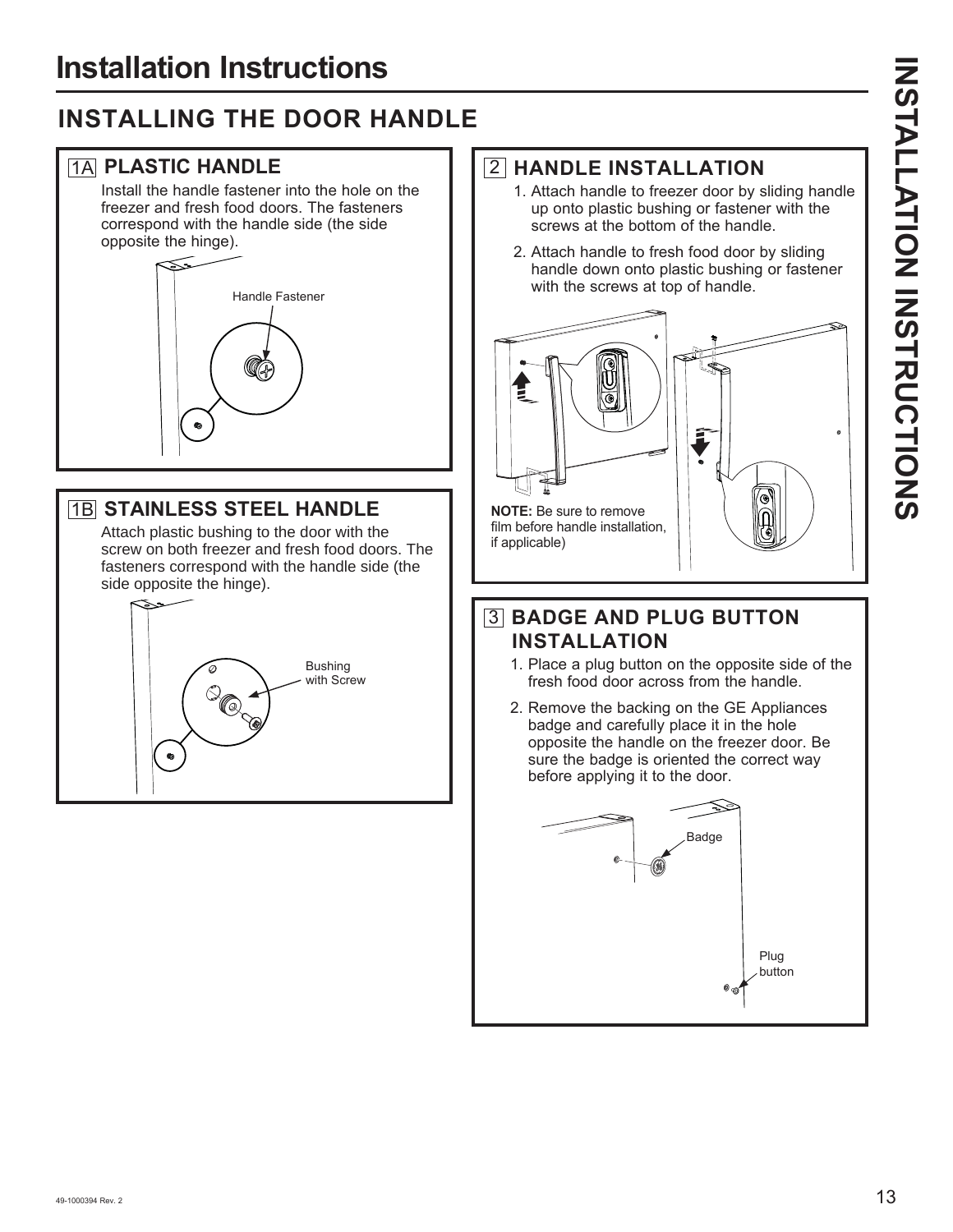# **Installation Instructions**

## **REVERSING THE DOOR SWING**

**AWARNING** Follow all steps when reversing the door swing. Failure to follow these instructions, leaving off parts, or overtightening screws, can lead to the door falling off and result in injury and property damage.

#### **IMPORTANT NOTES:**

When reversing the door swing:

- Read the instructions all the way through before starting.
- Handle parts carefully to avoid scratching paint.
- Set screws down by their related parts to avoid losing them.
- Provide a non-scratching work surface for the doors.

**IMPORTANT:** Once you begin, do not move the cabinet until door-swing reversal is completed.

These instructions are for changing the hinges from the right side to the left side-if you ever want to change the hinges back to the right side, follow these same instructions and reverse all references to left and right.

### **CAUTION Lifting Hazard**

The fresh food and freezer doors are heavy. Use both hands to secure the doors before lifting.

# **TOOLS REQUIRED** Phillips screwdriver **Masking tape** 3/8" hex-head socket driver (optional) Putty knife or (optional)



7/16" open-end wrench (optional)





thin-blade screwdriver

Allen wrench (Stainless Steel Handle Models)

#### 1 **BEFORE YOU START**

- 1.1 Unplug the refrigerator from its electrical outlet.
- 1.2 Empty all door shelves, including the dairy compartment.

**ACAUTION** Do not let either door drop to the floor. To do so could damage the door stop.

#### 2 **REMOVE THE FREEZER DOOR**

- 2.1 Tape the door shut with masking tape.
- 2.2 Remove the screws that hold the top hinge to the cabinet.



its screws. 2.4 Remove the tape. Lift it off the center hinge pin.

it aside, along with

![](_page_5_Picture_33.jpeg)

2.6 Transfer the 2 screws from the opposite side of the cabinet to the screw holes vacated by the top hinge removal.

![](_page_5_Picture_35.jpeg)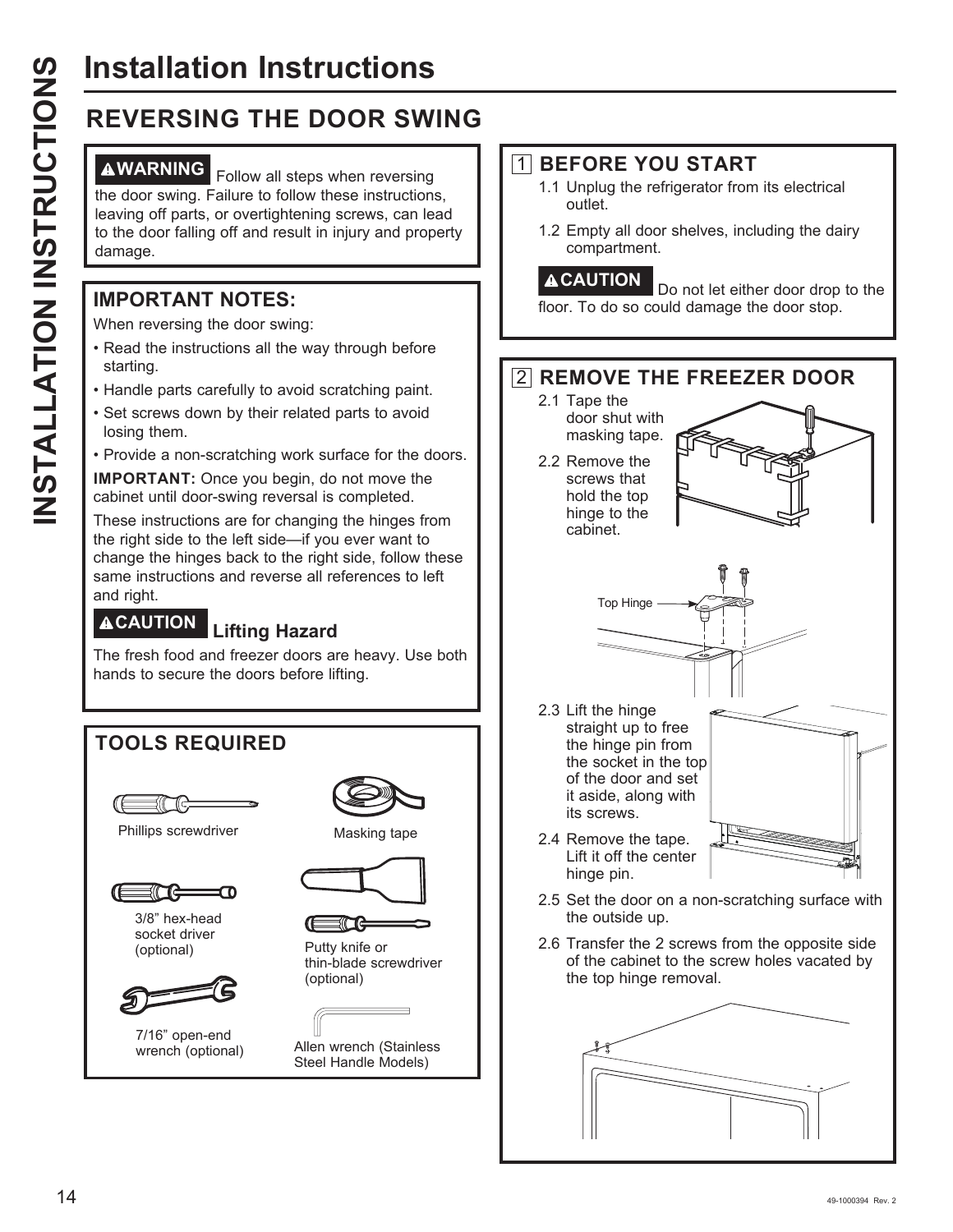## **REVERSING THE DOOR SWING (Cont.)**

**AWARNING** Follow all steps when reversing the door swing. Failure to follow these instructions, leaving off parts, or overtightening screws, can lead to the door falling off and result in injury and property damage.

#### 3 **REMOVE THE FRESH FOOD DOOR**

- 3.1 Tape the door shut with masking tape.
- 3.2 Unscrew the center hinge pin and remove it from its socket. Be careful not to lose the center hinge and washer.

![](_page_6_Figure_7.jpeg)

- 3.3 Remove the tape and tilt the door away from the cabinet. Lift the door from the pin in the bottom hinge. (If the plastic washer sticks to the door bottom, put it back on the hinge.)
- 3.4 Set the door outside-up on a non-scratching surface.

![](_page_6_Figure_10.jpeg)

#### 4 **REVERSING THE HARDWARE**

4.1 Interchange the hinge and screws at top right with screws at top left of cabinet. Do not tighten screws on hinge side.

**NOTE:** Some hinges have 4 holes. Which holes you use for installing depends on which side you install the hinge.

 The outer edge of the hinge should be parallel to the edge of the case for correct installation.

![](_page_6_Figure_15.jpeg)

- 4.2 Remove the three screws holding the center hinge to the cabinet.
- 4.3 Transfer the three screws from the opposite side of the cabinet to the screw holes vacated by the center hinge removal.

![](_page_6_Figure_18.jpeg)

4.4 Reattach the center hinge with all three screws on the left side of the cabinet. **NOTE:** The center hinge must be turned over as shown when mounted on the left side.

![](_page_6_Figure_20.jpeg)

4.5 Remove the screws holding the bottom hinge to the cabinet. Move the bottom hinge from the right to left side of the cabinet. Switch the hinge pin to the opposite side of the hinge and reinsert the screws.

![](_page_6_Figure_22.jpeg)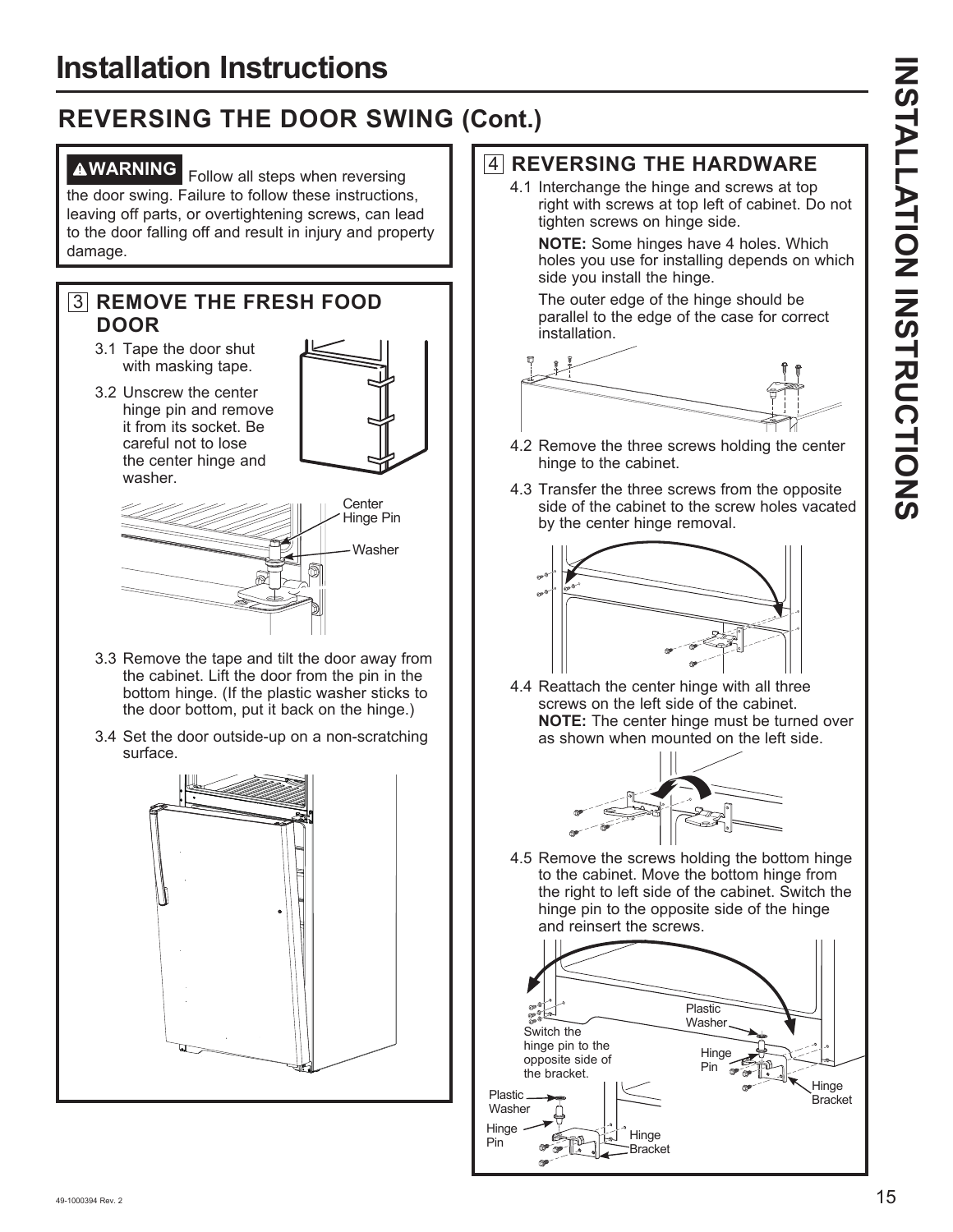# **Installation Instructions**

## **REVERSING THE DOOR SWING (Cont.)**

#### 5 **REVERSING THE DOOR HANDLES**

- 5.1. Remove handle screws from the top of fresh food door. Remove handle screws from the bottom of freezer door.
- 5.2. Remove door handle on fresh food door by sliding the handle up off of the fastener (Plastic Handle) or plastic bushing (Stainless Steel Handle). Remove door handle on freezer door by sliding the handle down off of the fastener (Plastic Handle) or plastic bushing (Stainless Steel Handle).
- 5.3. Change places between the handle fastener or plastic bushing and plug button on door front.
- 5.4. Move the plug buttons on top and front of the door to fill the now vacant holes.
- 5.5. Transfer the door stop on the bottom of the door.
- 5.6. Attach handle to fresh food door by sliding handle down onto fastener (Plastic Handle) or plastic bushing (Stainless Steel handle) and with screws at top of handle.
- 5.7. Attach handle to freezer door by sliding handle up onto fastener (Plastic Handle) or plastic bushing (Stainless Steel handle) and with screws at bottom of handle.
- 5.8. Attach badge on freezer door opposite the handle.

![](_page_7_Picture_11.jpeg)